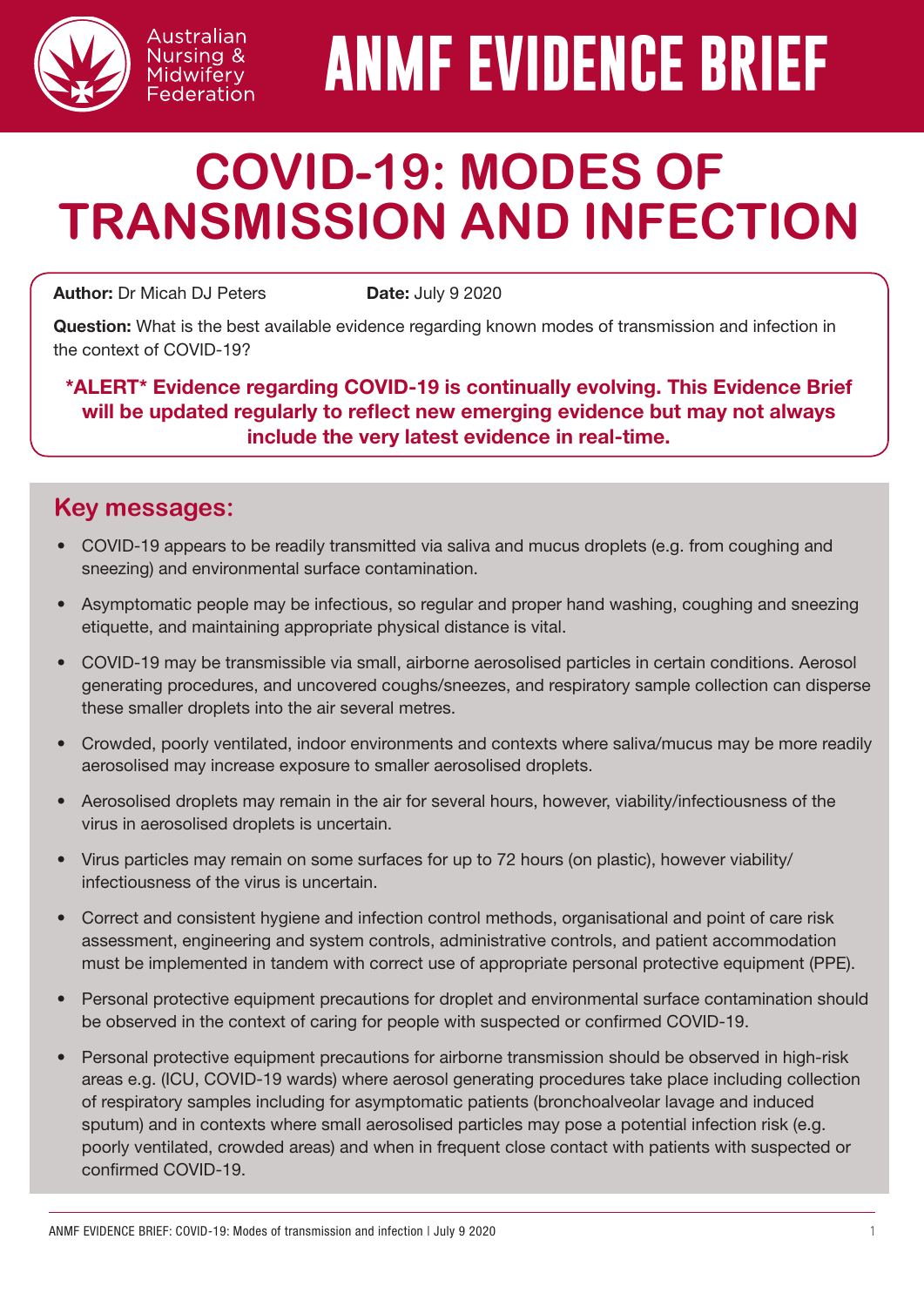# **Summary**

Background: COVID-19 (from 'severe acute respiratory syndrome coronavirus 2' (or 'SARS-CoV-2') is a newly discovered (novel) coronavirus first identified in Wuhan, Hubei province, China in 2019 as the cause of a cluster of pneumonia cases.<sup>1</sup> Coronaviruses are similar to a number of human and animal pathogens including some of those which cause the common cold as well as more serious illnesses including severe acute respiratory syndrome (SARS/ SARS-CoV-1) and Middle East respiratory syndrome (MERS). Since discovery, COVID-19 has spread to many countries and was declared a global emergency by the World Health Organization (WHO) on 30 January 2020,<sup>2</sup> and a pandemic on March 11.<sup>3</sup> Risk of exposure to COVID-19 and potential infection occurs through close contact with infected people and/or objects, droplet transmission (>5-10μm), and contact with surfaces contaminated by COVID-19 infected droplets. There is ongoing investigation and debate regarding the degree of risk posed by small <5um droplets (aerosols) which travel through the air differently from larger respiratory droplets with a growing number of experts calling for clearer acknowledgement of the risks posed by aerosols.<sup>4</sup>

#### COVID-19 transmission: droplets, surfaces, and aerosols

Based on currently available evidence, COVID-19 is transmitted when the virus enters the body via the mucosae (mouth and nose) or conjunctiva (eyes) which can occur through;<sup>5</sup>

- direct person-to-person contact,
- respiratory droplets >5-10µm in diameter (e.g. from coughing and sneezing), and;
- indirect contact from touching infected environmental surfaces/formites and transferring viral particles to the mucosae or conjunctiva.

There is ongoing inquiry regarding the potential for smaller viral particles/aerosols (<5μm) to remain in the air and upon different environmental surfaces. Specific evidence for COVID-19 transmission is emerging, particularly around the potential for 'airborne' transmission.<sup>6</sup> It is important to recognise that both large and smaller droplets travel through the air and may be considered 'airborne', however smaller droplets behave differently to larger droplets as they are lighter, more buoyant, and evaporate more quickly. The science regarding the airborne transmission of disease is itself complex and equivocal. Questions remain regarding virology (i.e. what amount of a virus is enough to cause an infection?) and biophysics (i.e. how do particles move in the air under different conditions?).<sup>7</sup> The SARS-CoV-2 may be found in small, aerosolised particles,<sup>8</sup> but extent to which these smaller particles pose an infection risk or how they move in the air under different conditions is currently unconfirmed.<sup>7</sup> Some authors have indicated that combined with previous and developing understandings regarding the behaviour of aerosolised particles from coughs, sneezes and aerosol generating procedures, as well as evidence concerning other respiratory viruses (e.g. SARS-CoV-1), the emerging evidence regarding the potential for COVID-19 to be a transmission risk via aerosols suggests that additional precautions beyond usual droplet and contact contamination should be considered in some contexts such as crowded, poorly ventilated, and indoor environments.<sup>6,9-13</sup>

While respiratory symptoms increase the risk of transmitting the virus via saliva and mucus expressed by coughing and sneezing – particularly when proper cough/sneeze etiquette, hand hygiene and surface cleaning/decontamination is not followed – people not displaying respiratory symptoms may also be infectious.14 This highlights the importance of engaging in frequent and proper hand washing, coughing and sneezing etiquette, and maintaining appropriate physical distance regardless of whether or not one feels unwell. Because so little is known regarding the infectious potential and behaviour of aerosolised droplets, the level of infection risk that actions such as singing and as speaking, which can generate smaller particles, pose is still uncertain.<sup>7,15</sup> It is important to understand, that droplets and aerosols should be understood as existing on a continuum (i.e. larger expired particles versus smaller expired particles); droplets of varying size are expired by coughs, sneezes, and even talking and these droplets behave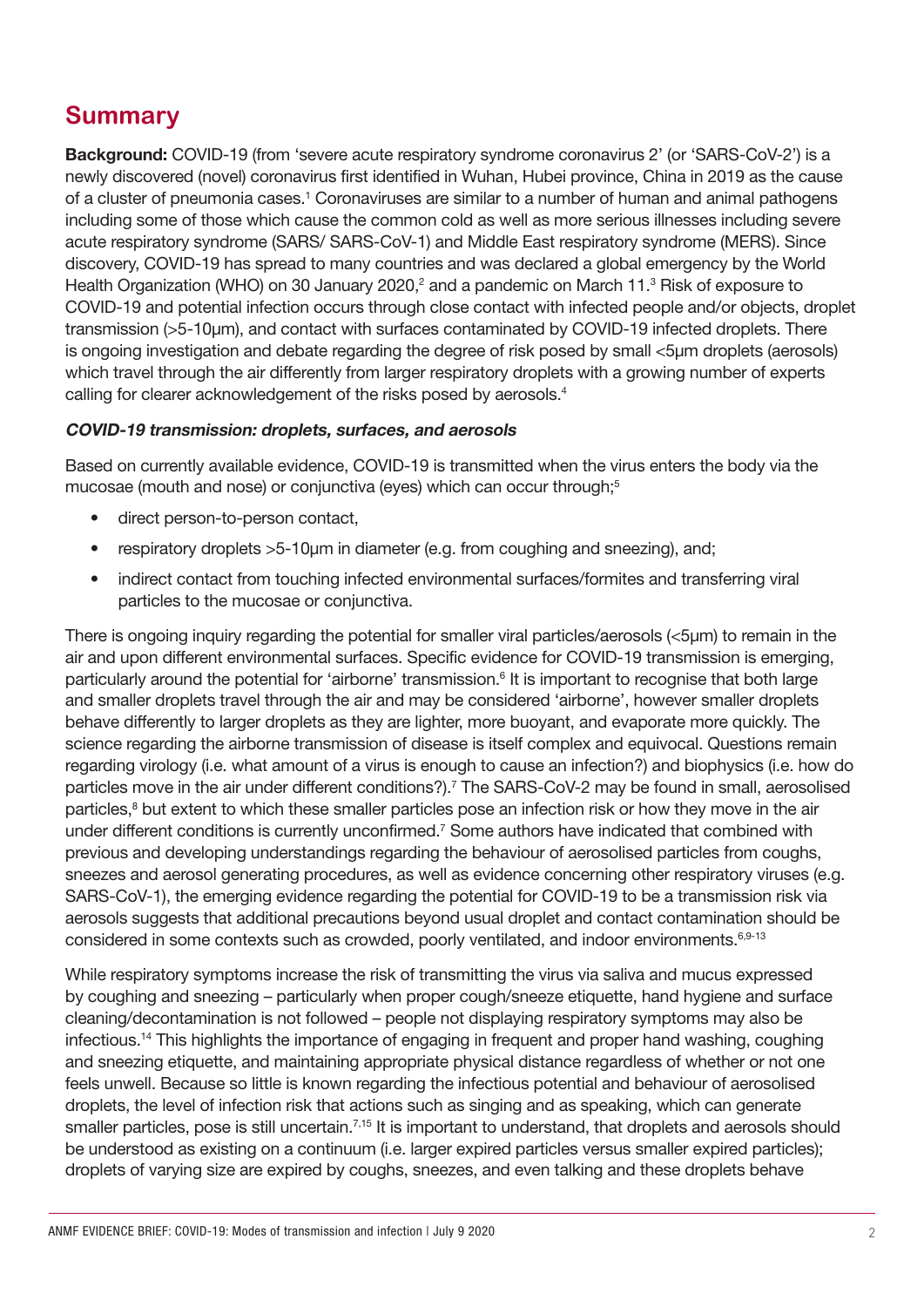differently in different environments (i.e. inside versus outside).16 Uncovered, droplets and aerosols from coughs, sneezes, and talking can travel and/or remain in the air for up to several metres, which is why cough/sneeze etiquette and careful adherence to protective measures and infection control is vital. Evidence regarding the potential risks for aerosol transmission and contamination is emerging and currently inconclusive, however some authors do suggest that PPE precautions and guidance regarding transmission of COVID-19 could be revised to account for potential airborne risks.<sup>9,10,17</sup>

#### COVID-19 is transmitted by droplets from coughs and sneezes and exposure to droplet-contaminated surfaces

One study found that like SARS CoV-1, when aerosolised COVID-19 can remain in the air for up to three hours.<sup>18</sup> The same study found that COVID-19 can also remain on surfaces while gradually degrading for up to 72 hours on plastic, 48 hours on stainless steel, 24 hours on cardboard, and four hours on copper.<sup>18</sup> In another study, researchers studied aerosolised SARS-CoV-2 viral particles under laboratory conditions and determined that the virus retained infectivity and virion integrity for up to 16 hours in respirable-sized aerosols.19

Another ongoing study has found that COVID-19 ribonucleic acid (RNA) particles were captured by air samplers placed in negative pressure isolation rooms and in hallways outside of these rooms, however the researchers have not yet determined whether viral activity was present due to such low particle concentrations.20

A laboratory study found that exhaled breath condensate may contain SARS-CoV-2 particles which can be detected in the air and on surfaces.<sup>16</sup> These authors argue that their results imply that airborne transmission of SARS-CoV-2 may play a major role in COVID-19 spread.

Based on emerging evidence from small laboratory studies, the outside surface of surgical and cotton masks may harbor COVID-19 particles when coughed into by an infected person. A recent small laboratory study with four participants with confirmed COVID-19 infection found that neither surgical nor cotton masks effectively filtered COVID-19 particles if the patients coughed into the masks.<sup>21</sup> The authors noted that contamination of the outer surface of the masks was greater than the inner surface, highlighting the importance of hand hygiene, correct mask removal and disposal. Together with the assumption that the virus particles of COVID-19 and SARS/ SARS-CoV-1 are similarly sized, this could indicate that both surgical and cotton masks may be ineffective in preventing the dissemination of COVID-19 from the coughs of patients with COVID-19 to the environment and external mask surface.<sup>21</sup> Another laboratory study found a detectable level of infectious virus (~0.1% of the original inoculum) could still be present on the outer layer of a surgical mask seven days after inoculation at a temperature of 22°C and a relative humidity of around 65%.<sup>22</sup>

#### Small (<5µm) droplets may pose an infection risk particularly in crowded, poorly ventilated, indoor environments but the level of risk is unknown

Based on emerging evidence and assessment of known modes of contact and transmission,<sup>23</sup> COVID-19 could be transmitted via 'airborne' molecules (i.e. transmissible via droplet nuclei <5μm in diameter that can remain in the air for up to three hours and travel >1m).

A study in China found that droplet transmission was the most likely cause of infection of a cluster of cases that dined at an airconditioned restaurant at tables adjacent to a confirmed case.<sup>24</sup> The authors suggest that turbulent air caused by air-conditioning most likely led to droplet transmission between tables as the direction of airflow appeared to be related to infection with other diners and staff who were not 'downstream' unaffected.<sup>24</sup>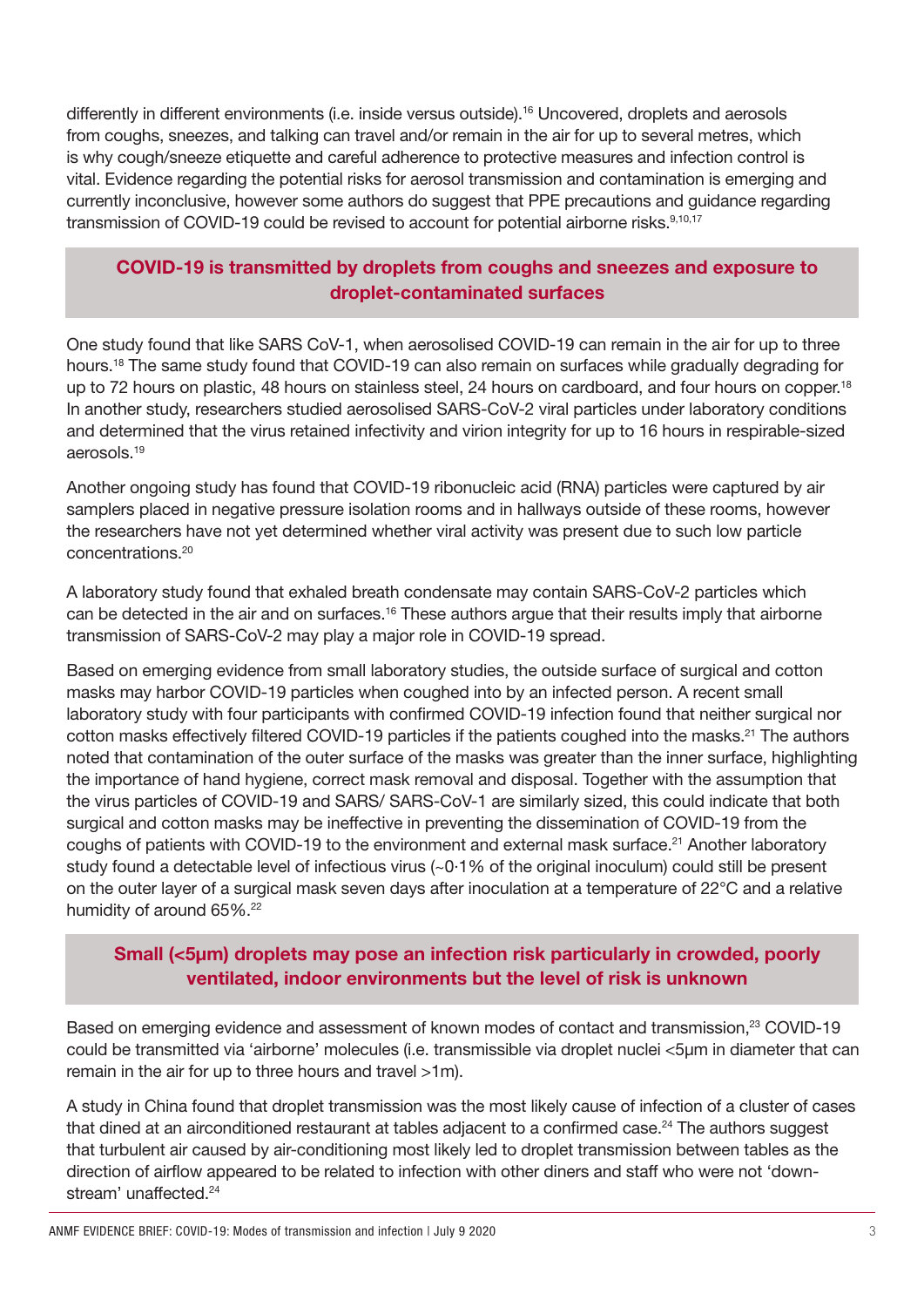A study conducted in intensive care units (ICU) and general wards (GW) in Wuhan tested air and surface samples (e.g. floors, computer mice, rubbish bins, doorknobs, and bedrails) for the presence of COVID-19 virus particles.<sup>8</sup> It is important to note that the study was unable to determine whether samples contained viable/infectious particles or not. The investigators found that more samples from the ICU compared to the GW tested positive the presence of the virus. One hundred percent of floor samples from the pharmacy tested positive as well as half of the samples taken from the soles of ICU staff shoes. These findings indicate that COVID-19 may be spread between floor surfaces. Objects such as computer mice, rubbish bins, handrails, and doorknobs also tested positive for the presence of COVID-19, confirming that virus particles may be transferred between surfaces via direct contact. Air samples tested positive for the presence of COVID-19 particles with the most positive results obtained from samples taken from air closest to the patient with fewer positive samples obtained further away. Based on the findings of aerosol distribution, results indicate that COVID-19 virus particles may travel up to around four metres, however viability and infectious potential of the sampled particles could not be determined.<sup>8</sup>

#### Small COVID-19 virus particles may be dispersed into the air by uncovered coughs and sneezes and aerosol generating procedures in clinical practice and testing, may travel several metres, remain in the air, and be deposited on surfaces

While the degree of risk posed by aerosol particles is not known, engineering controls in built environments have been proposed to reduce the risk of potential aerosol transmission.<sup>25</sup> Limiting crowds, avoiding air recirculation, and effective ventilation may be improved further by particle filtration and air disinfection and have been suggested as worthwhile approaches to combine with including isolation, quarantine, distancing and hand hygiene.4,25 Outdoor environments may be less risky than indoor due to the degrading effects of ultraviolet light (UV) on viral particles.<sup>26</sup>

#### Aerosol generating procedures

Various clinical procedures can generate aerosolised particles which may lead to risk of infection.<sup>5</sup> Different jurisdictions around the world have varying guidance regarding what is classed as an aerosol generating procedure. In Australia, in the context of COVID-19, aerosol generating procedures are defined as:<sup>27</sup>

- Tracheal intubation
- Non-invasive ventilation
- Tracheotomy
- Cardiopulmonary resuscitation
- Manual ventilation before intubation
- Bronchoscopy

Further, the Australian guidance cautions against the use of nebulisers and alternative means of delivering medication should be used (such as a spacer).<sup>27</sup> Collection of respiratory specimens may also result in aerosol production including bronchoalveolar lavage and induced sputum for any patient (including asymptomatic) and any respiratory sample collection procedure with fever, breathlessness and/or severe cough.27 The Australian Government Department of Health recommends that health and aged care staff use P2/N95 respirators in the context of both aerosol generating procedures and if in frequent close contact with patients with suspected or confirmed COVID-19.28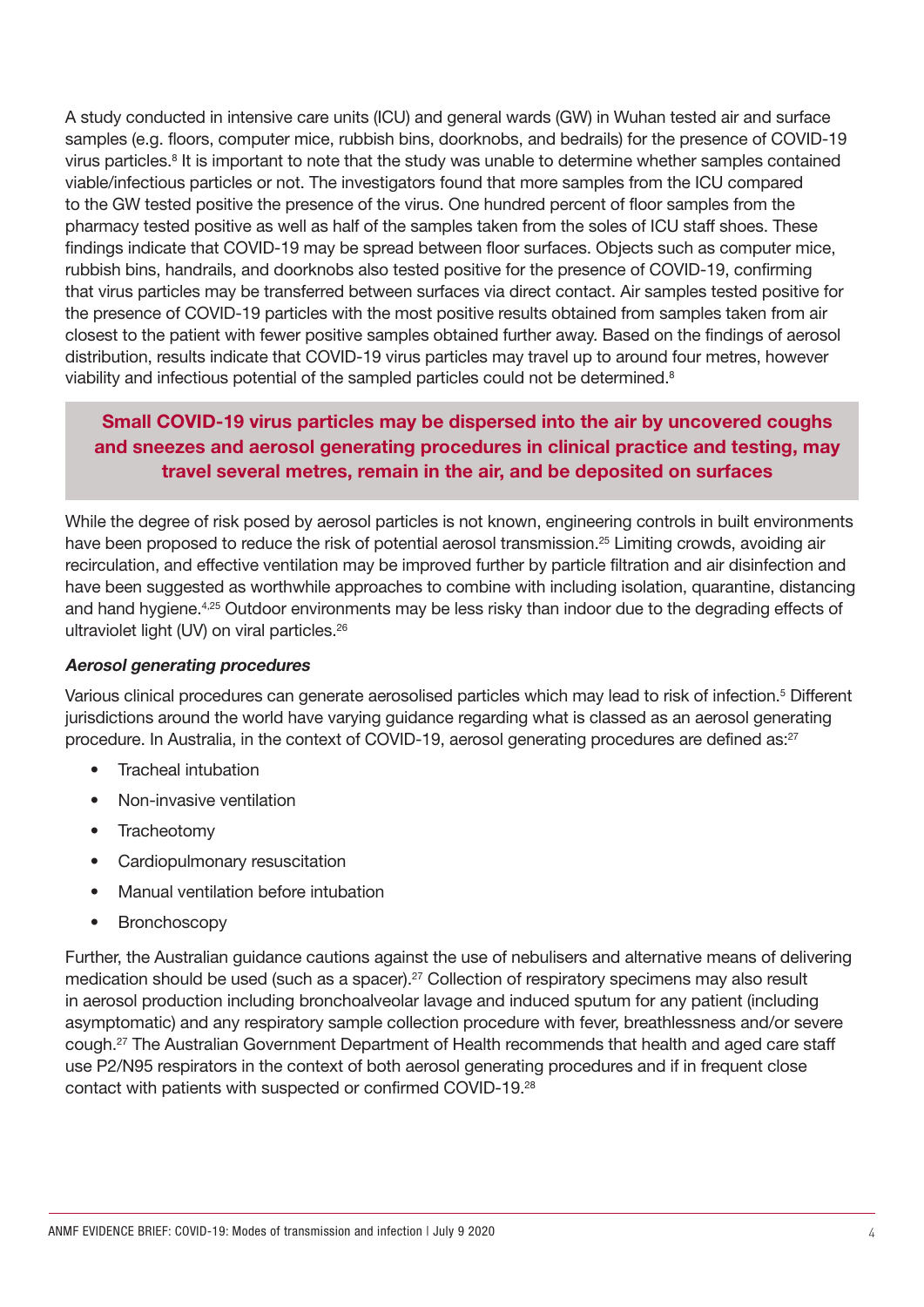## **References**

- 1. World Health Organization. Rolling updates on coronavirus disease (COVID-19). 2020. [https://www.who.int/](https://www.who.int/emergencies/diseases/novel-coronavirus-2019/events-as-they-happen) [emergencies/diseases/novel-coronavirus-2019/events-as-they-happen](https://www.who.int/emergencies/diseases/novel-coronavirus-2019/events-as-they-happen) (accessed 25 Mar 2020).
- 2. World Health Organization. Director-General's remarks at the media briefing on 2019-nCoV on 11 February 2020. 2020. [https://www.who.int/dg/speeches/detail/who-director-general-s-remarks-at-the-media-briefing-on-2019](https://www.who.int/dg/speeches/detail/who-director-general-s-remarks-at-the-media-briefing-on-2019-ncov-on-11-february-2020) [ncov-on-11-february-2020](https://www.who.int/dg/speeches/detail/who-director-general-s-remarks-at-the-media-briefing-on-2019-ncov-on-11-february-2020) (accessed Mar 25 2020).
- 3. World Health Organization (WHO). WHO announces COVID-19 outbreak a pandemic. 12 Mar 2020 2020 (accessed 9 Jul 2020).
- 4. Morawska L, Milton DK. It is Time to Address Airborne Transmission of COVID-19. Clinical Infectious Diseases 2020.
- 5. World Health Organization (WHO). Scientific Brief: Modes of transmission of virus causing COVID-19: implications for IPC precaution recommendations. 29 Mar 2020. [https://www.who.int/news-room/commentaries/](https://www.who.int/news-room/commentaries/detail/modes-of-transmission-of-virus-causing-covid-19-implications-for-ipc-precaution-recommendations) [detail/modes-of-transmission-of-virus-causing-covid-19-implications-for-ipc-precaution-recommendations](https://www.who.int/news-room/commentaries/detail/modes-of-transmission-of-virus-causing-covid-19-implications-for-ipc-precaution-recommendations) (accessed 5 Apr 2020).
- 6. Buonanno G, Morawska L, Stabile L. Quantitative assessment of the risk of airborne transmission of SARS-CoV-2 infection: prospective and retrospective applications. medRxiv 2020: 2020.06.01.20118984.
- 7. Asadi S, Bouvier N, Wexler AS, Ristenpart WD. The coronavirus pandemic and aerosols: Does COVID-19 transmit via expiratory particles? Aerosol Science and Technology 2020: 1-4.
- 8. Zhen-Dong G, Zhong-Yi W, Shou-Feng Z, et al. Aerosol and Surface Distribution of Severe Acute Respiratory Syndrome Coronavirus 2 in Hospital Wards, Wuhan, China, 2020. Emerging Infectious Disease journal 2020; 26(7).
- 9. Bahl P, Doolan C, de Silva C, Chughtai AA, Bourouiba L, MacIntyre CR. Airborne or Droplet Precautions for Health Workers Treating Coronavirus Disease 2019? The Journal of Infectious Diseases 2020.
- 10. Morawska L, Cao J. Airborne transmission of SARS-CoV-2: The world should face the reality. Environment International 2020; 139: 105730.
- 11. Li Y, Qian H, Hang J, et al. Evidence for probable aerosol transmission of SARS-CoV-2 in a poorly ventilated restaurant. medRxiv 2020: 2020.04.16.20067728.
- 12. Yu ITS, Li Y, Wong TW, et al. Evidence of Airborne Transmission of the Severe Acute Respiratory Syndrome Virus. New England Journal of Medicine 2004; 350(17): 1731-9.
- 13. Hamner L. High SARS-CoV-2 attack rate following exposure at a choir practice—Skagit County, Washington, March 2020. MMWR Morbidity and Mortality Weekly Report 2020; 69.
- 14. Wölfel R, Corman VM, Guggemos W, et al. Virological assessment of hospitalized patients with COVID-2019. Nature 2020.
- 15. Stadnytskyi V, Bax CE, Bax A, Anfinrud P. The airborne lifetime of small speech droplets and their potential importance in SARS-CoV-2 transmission. Proceedings of the National Academy of Sciences 2020; 117(22): 11875-7.
- 16. Ma J, Qi X, Chen H, et al. Exhaled breath is a significant source of SARS-CoV-2 emission. medRxiv 2020: 2020.05.31.20115154.
- 17. Chu DK, Akl EA, Duda S, et al. Physical distancing, face masks, and eye protection to prevent person-toperson transmission of SARS-CoV-2 and COVID-19: a systematic review and meta-analysis. The Lancet 2020; 395(10242): 1973-87.
- 18. van Doremalen N, Bushmaker T, Morris DH, et al. Aerosol and Surface Stability of SARS-CoV-2 as Compared with SARS-CoV-1. New England Journal of Medicine 2020.